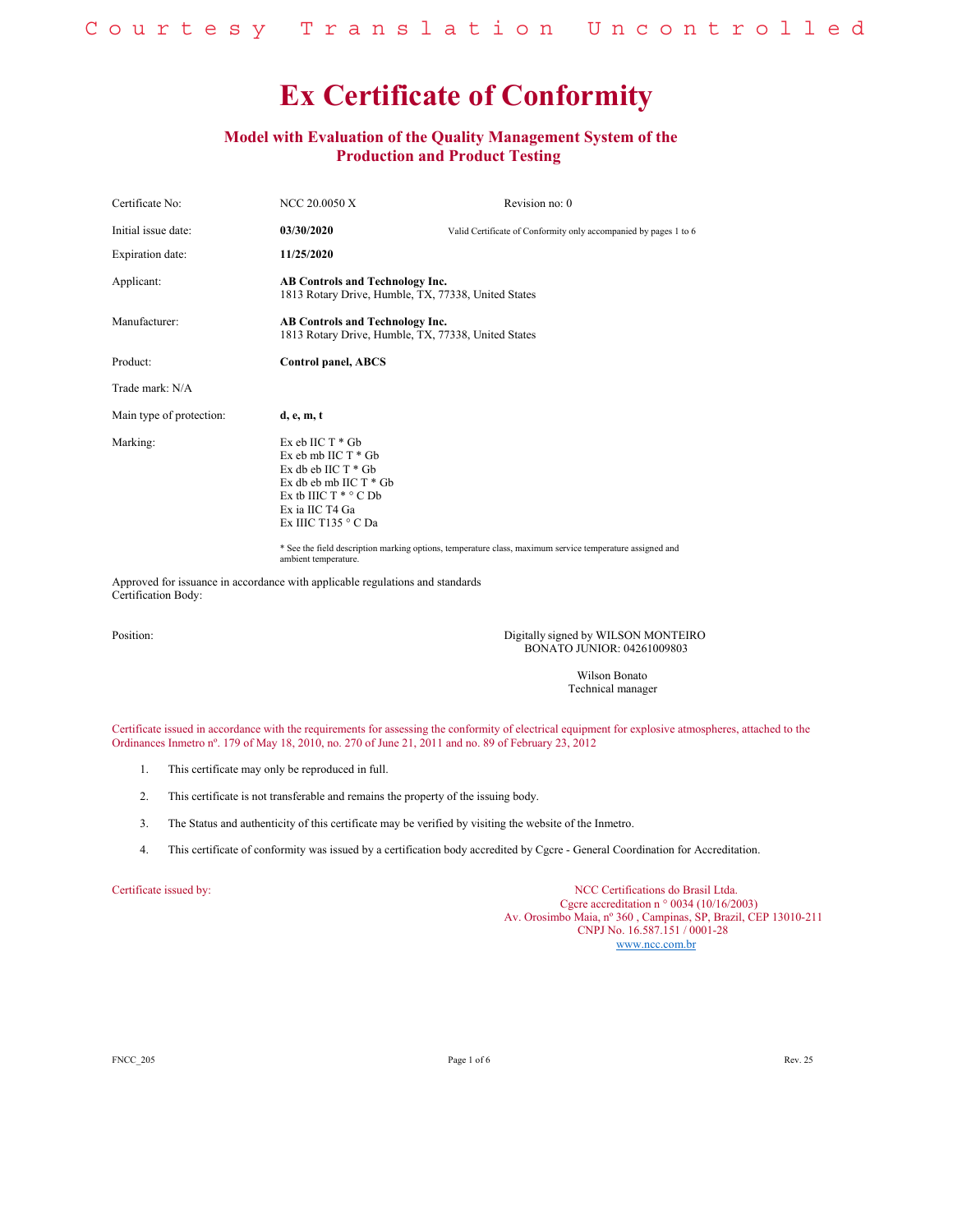## **Model with Evaluation of the Quality Management System of the Production and Product Testing**

| Certificate No:                 | NCC 20.0050 X                                                                       | Revision no: 0                                                   |  |
|---------------------------------|-------------------------------------------------------------------------------------|------------------------------------------------------------------|--|
| Initial issue date:             | 03/30/2020                                                                          | Valid Certificate of Conformity only accompanied by pages 1 to 6 |  |
| Additional manufacturing units: | <b>ABTECH LTD.</b><br>199/201 Newhall Road, Lower Don Valley, Sheffield, S9 2QJ, UK |                                                                  |  |

This certificate is issued as a verification that samples, representative of the production line, have been evaluated and tested and met the standards listed below, and that the manufacturer's quality management system for Ex products covered by this certificate has been evaluated and met the requirements of the Inmetro Regulation. This certificate is granted subject to the conditions set out in the Inmetro Regulation.

### **STANDARDS:**

The product and any variations acceptable to it specified in the list of this certificate and mentioned documents meet the following standards:

| <b>ABNT NBR IEC 60079-0: 2013</b><br>Corrected version in 2016 | Explosive atmospheres - Part 0: Equipment - General requirements.                                                                    |
|----------------------------------------------------------------|--------------------------------------------------------------------------------------------------------------------------------------|
| <b>ABNT NBR IEC 60079-1: 2016</b>                              | Explosive atmospheres - Part 1: Equipment protection by explosion-proof enclosure "d".                                               |
| Corrected version in 2017                                      | ABNT NBR IEC 60079-11: 2013 Explosive atmospheres - Part 11: Protection of equipment by intrinsic safety "i".                        |
| <b>ABNT NBR IEC 60079-7: 2018</b>                              | Explosive Atmospheres - Part 7: Protection of equipment by increased safety "e".                                                     |
|                                                                | <b>ABNT NBR IEC 60079-18: 2016</b> Explosive Atmospheres - Part 18: Equipment protection by "m" encapsulation.                       |
|                                                                | <b>ABNT NBR IEC 60079-31: 2014</b> Explosive Atmospheres - Part 31: Protection of equipment against dust ignition by "t" enclosures. |

The related standards do not refer to Ex certified equipment and components used in complete assembly. This certificate **does not** indicate compliance with safety and electrical performance requirements other than those expressly included in the standards listed above.

### **TEST AND EVALUATION REPORTS:**

Samples of the product (s) listed have successfully met the examination and test requirements as recorded in:

### **Test report (s)**:

| RS1A16822A (Sira - 12/2007)        | R51A16822B (Sira - 12/2007)            | R51A17883A (Sira - 02/2008) |
|------------------------------------|----------------------------------------|-----------------------------|
| R51A18802A (Sira - 09/2008)        | R51A19903A (Sira - 03/2009)            | RS1A18939A (Sira - 02/2009) |
| GB/CML/ExTR16.0088/00(CML-07/2016) | GB/CML/ExTR19.0066/00 (CML–12/04/2019) |                             |

#### **Audit Report / Quality Assessment Report**:

Audit date: 12/09/2018 (USA) Audit date: 16/03/2020 (United Kingdom)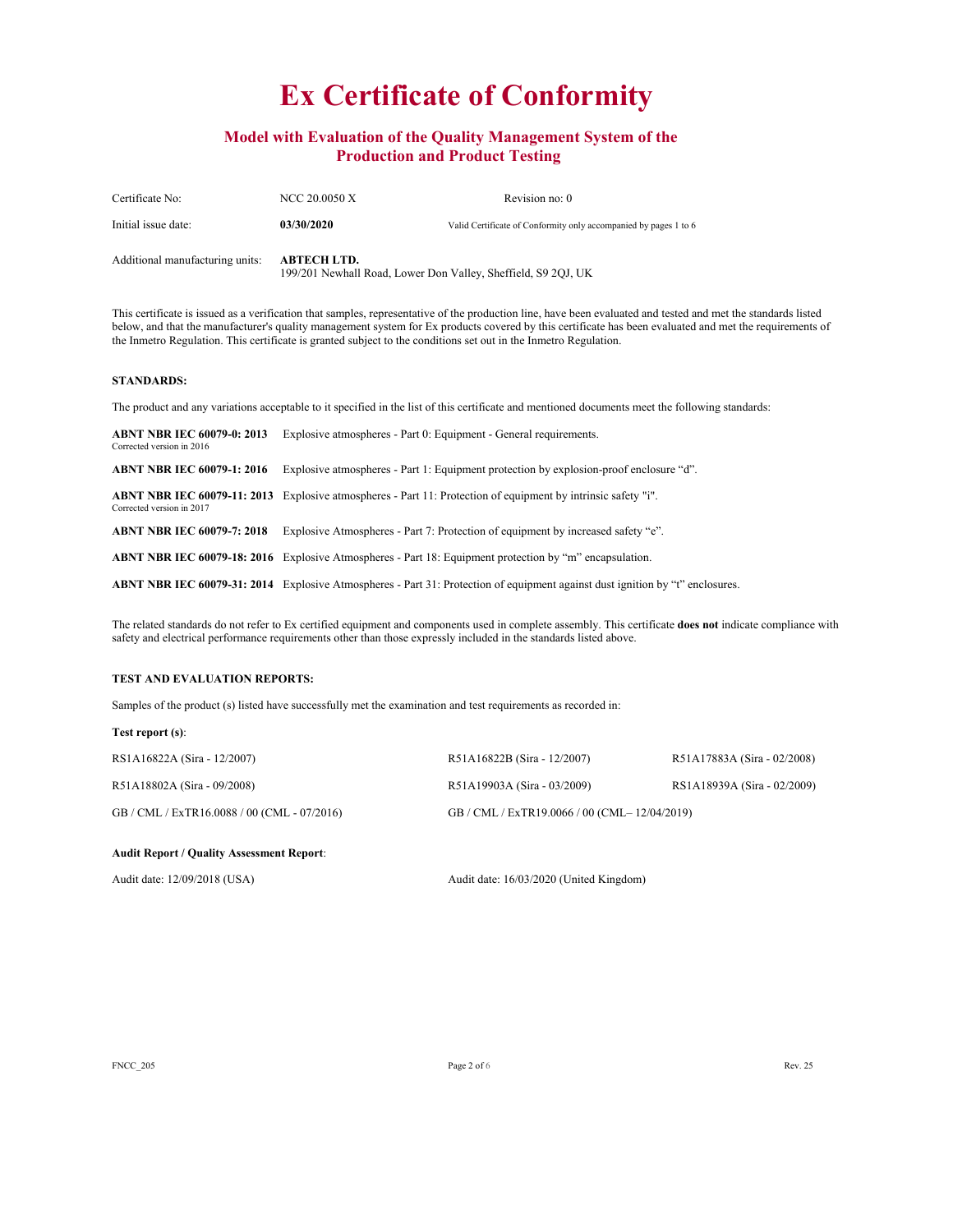## **Model with Evaluation of the Quality Management System of the Production and Product Testing**

| Certificate No:     | NCC 20.0050 X | Revision no: 0                                                   |
|---------------------|---------------|------------------------------------------------------------------|
| Initial issue date: | 03/30/2020    | Valid Certificate of Conformity only accompanied by pages 1 to 6 |

# **DESCRIPTION:**

Products and systems covered by this certificate are as follows:

The ABCS control panel line uses a previously certified non-metallic ABTECH BPG terminal envelope. The enclosures are manufactured with a polyester resin base and equipped with an array of suitably certified control devices, such as ammeters, switches, signal lamps and terminals. The enclosures can optionally be equipped with a window.

### **Table /** *Table* **1 - Range of ABCS control stations (dimensions):**

| <b>Ref. ABCS</b> | 6   |     | 8   | 9   | 10  | 11  | 12  | 13  | 14  | 15  |
|------------------|-----|-----|-----|-----|-----|-----|-----|-----|-----|-----|
| Length (mm)      | 122 | 220 | 160 | 260 | 360 | 560 | 255 | 400 | 600 | 400 |
| Width (mm)       | 120 | 120 | 160 | 160 | 160 | 160 | 250 | 250 | 250 | 405 |
| Height (mm)      | 90  | 90  | 90  | 90  | 90  | 90  | 120 | 120 | 120 | 120 |

ABCS control panels can be equipped with the following control instruments and control devices in any combination, provided they do not exceed the specified power dissipation values.

| <b>Components</b><br>CZ4000 series operating head                 | <b>Marking</b><br>Ex eb IIC Gb | <b>Temperature range</b>                                                                                                                                                                      |
|-------------------------------------------------------------------|--------------------------------|-----------------------------------------------------------------------------------------------------------------------------------------------------------------------------------------------|
|                                                                   | Ex tb IIIC Db                  | $(-55 \degree C \leq T$ and $\leq +65 \degree C)$                                                                                                                                             |
| CZ0201 series switching module                                    | Ex db eb IIC Gb                | $(-40 ° C \le T$ and $\le +60 ° C)$ - Type L<br>$(-55 \degree C \leq T \text{ and } \leq +60 \degree C)$ - Type H                                                                             |
| Signal lamp module CZ0202 - ** 1 * / ** 3 * / ** 4 *              | Ex db eb IIC Gb                | $(-40 ° C \le T$ and $\le +60 ° C)$ - Type L<br>$(-55 \degree C \leq T \text{ and } \leq +60 \degree C)$ - Type H                                                                             |
| Signal lamp module CZ0202 - ** 2 *                                | Ex db eb IIC Gb                | $(-40 ° C \le T$ and $\le +60 ° C)$ - Type L<br>$(-55 \degree C \leq T \text{ and } \leq +60 \degree C)$ - Type H                                                                             |
| Signal lamp module CZ0202 - ** 0H                                 | Ex ia IIC Ga                   | $(-55 \degree C \leq T$ and $\leq +55 \degree C)$                                                                                                                                             |
| Control modules CZ0203                                            | Ex db eb IIC Gb                | $(-40 ° C \le T$ and $\le +60 ° C)$ - Type L<br>$(-55 \degree C \leq T \text{ and } \leq +60 \degree C)$ - Type H                                                                             |
| Signal lamp with button module CZ0212 - ** 1 * / ** 3 * / ** 4 *  | Ex db eb IIC Gb                | $(-40 ° C \le T$ and $\le +60 ° C)$ - Type L<br>(- 55 ° C $\leq$ T and $\leq$ + 60 ° C) - Type H                                                                                              |
| Signal lamp with button module CZ0212 - ** 0H                     | Ex ia IIC Ga                   | $(-55 \degree C \leq T$ and $\leq +55 \degree C$                                                                                                                                              |
| Ammeter Module CZ0205-A/                                          | Ex e IIC Gb                    | (-40 ° C $\leq$ T service $\leq$ + 95 ° C)                                                                                                                                                    |
| Ammeter CZ0205- mA / and Voltmeter Module CZ0205- V /             | Ex e mb IIC Gb                 | $(-40 ° C \le T$ service $\le$ + 95 ° C)                                                                                                                                                      |
| Adapters for control and signaling devices 07-3323-1              | Ex eb IIC Gb                   | $(-55 \degree C \leq T \text{ service} \leq +70 \degree C)$                                                                                                                                   |
|                                                                   | Ex tb IIIC Db                  |                                                                                                                                                                                               |
| Circuit module and control switch 07-33                           | Ex db eb IIC Gb                | $(-55 \degree C \leq T \text{ and } \leq +40 \degree C) - 16 \text{ A}$<br>$(-55 \degree C \leq T \text{ and } \leq +60 \degree C) -11 \text{ A}$<br>$(-55 ° C \le T$ service $\le$ + 85 ° C) |
| Illuminated indicator module 07-335 and illuminated button 07-336 | Ex db eb IIC Gb                | (- 55 ° C $\leq$ T and $\leq$ + 50 ° C)<br>$(-55 \circ C \leq T$ and $\leq +60 \circ C)*$                                                                                                     |
|                                                                   |                                | * if the operating voltage is<br>less than 26.4 V.                                                                                                                                            |
| Switching module QX0201                                           | Ex of IIC Gb                   | $(-55 \degree C \leq T$ and $\leq +60 \degree C$                                                                                                                                              |
|                                                                   | $Ex$ tD $A21$                  |                                                                                                                                                                                               |
| Signal lamp module QX0202                                         | Ex of IIC Gb                   | $(-55 \degree C \leq T$ and $\leq +60 \degree C)$                                                                                                                                             |
|                                                                   | $Ex$ tD $A21$                  |                                                                                                                                                                                               |
| Signal lamp with button module QX0212                             | Ex of IIC Gb                   | $(-55 \degree C \leq T$ and $\leq +60 \degree C)$                                                                                                                                             |
|                                                                   | $Ex$ tD A21                    |                                                                                                                                                                                               |
| Ammeter Module QX0205                                             | Ex e IIC Gb                    | $(-55 \degree C \leq T$ and $\leq +60 \degree C)$                                                                                                                                             |
|                                                                   | $Ex$ tD $A21$                  |                                                                                                                                                                                               |

### **Table 2 - Components that can be assembled**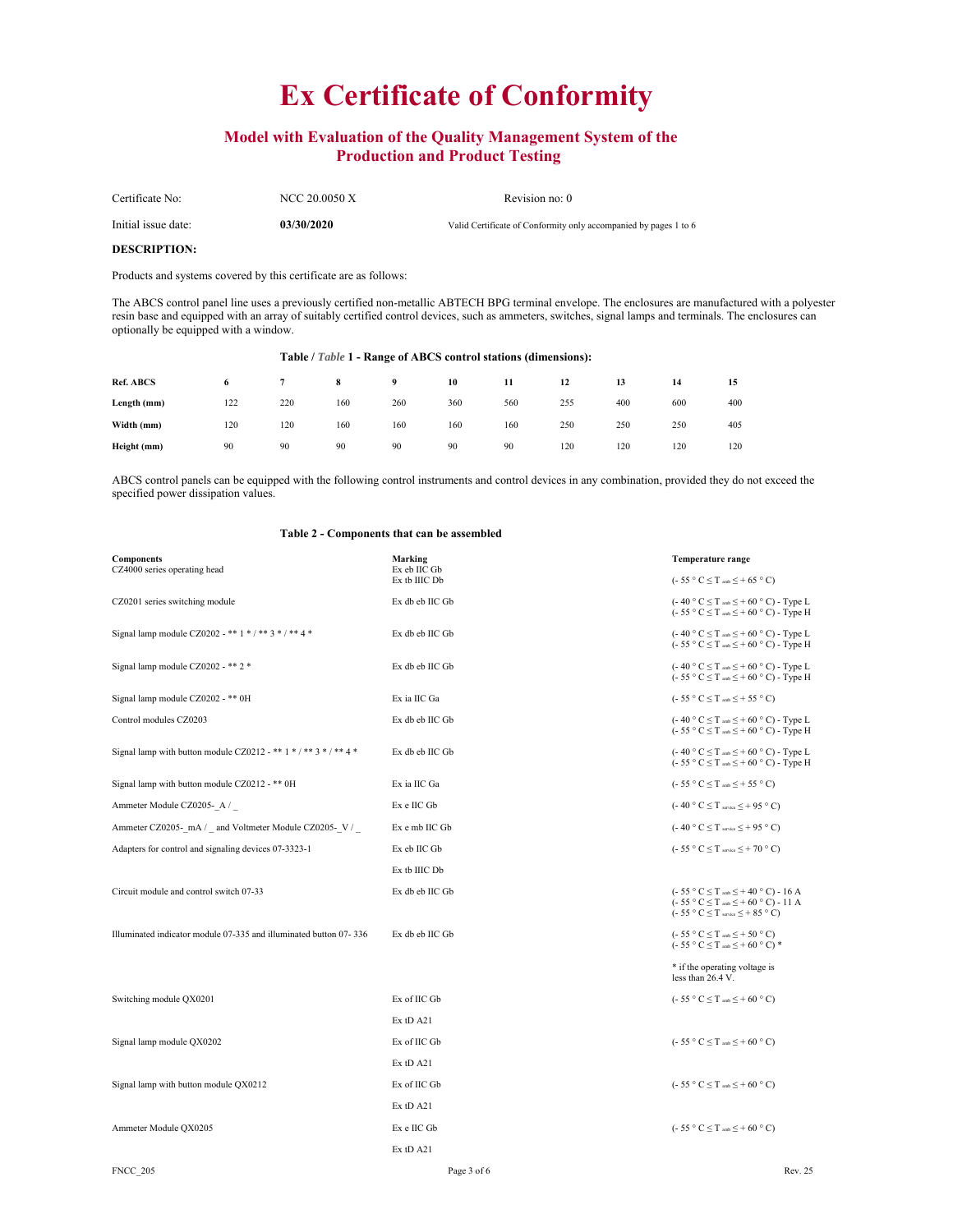## **Model with Evaluation of the Quality Management System of the Production and Product Testing**

| Certificate No:                                                       | NCC 20.0050 X | Revision no: 0                                                   |  |  |
|-----------------------------------------------------------------------|---------------|------------------------------------------------------------------|--|--|
| Initial issue date:                                                   | 03/30/2020    | Valid Certificate of Conformity only accompanied by pages 1 to 6 |  |  |
| Table 3 - Maximum power dissipation<br>Maximum power (W), EPL Gb & Db |               |                                                                  |  |  |

| <b>Temperature class</b><br><b>Maximum</b> ambient | $+40\degree$ C | T6 / T85 $\circ$ C (a)<br>$+55^{\circ}$ C | $+60^{\circ}$ C | $+40^{\circ}$ C | T5 / T100 $^{\circ}$ C (b) (e)<br>+55 $\circ$ C | $+60 °C$ | $+40\degree$ C | T4 / T135 $\degree$ C (c) (d) (e)<br>$+55^{\circ}$ C | $+60^{\circ}$ C |
|----------------------------------------------------|----------------|-------------------------------------------|-----------------|-----------------|-------------------------------------------------|----------|----------------|------------------------------------------------------|-----------------|
| ABCS6                                              | 9.38           | 2.00                                      | 1.70            | 11.00           | 9.38                                            | 8.75     | 12.25          | 11.00                                                | 10.25           |
| ABCS7                                              | 10.50          | 2.30                                      | 1.70            | 12.25           | 10.50                                           | 9.75     | 13.75          | 12.25                                                | 11.50           |
| <b>ABCS8</b>                                       | 10.35          | 2.00                                      | 3.29            | 12.00           | 10.35                                           | 9.50     | 13.50          | 12.00                                                | 11.50           |
| <b>ABCS9</b>                                       | 11.93          | 2.30                                      | 1.70            | 13.75           | 11.93                                           | 11.00    | 15.50          | 13.75                                                | 13.25           |
| <b>ABCS10</b>                                      | 13.79          | 4.50                                      | 3.29            | 16.00           | 13.79                                           | 12.75    | 18.25          | 16.00                                                | 15.25           |
| <b>ABCS11</b>                                      | 18.34          | 6.68                                      | 5.20            | 21.50           | 18.34                                           | 17.00    | 24.25          | 21.50                                                | 20.50           |
| ABCS12                                             | 15.47          | 2.30                                      | 1.70            | 18.00           | 15.47                                           | 14.25    | 20.25          | 18.00                                                | 17.25           |
| ABCS13                                             | 20.87          | 5.2                                       | 4.00            | 24.25           | 20.87                                           | 19.50    | 27.50          | 24.25                                                | 23.25           |
| ABCS14                                             | 30.38          | 7.97                                      | 6.59            | 35.63           | 30.38                                           | 28.42    | 40.19          | 35.63                                                | 33.97           |
| <b>ABCS15</b>                                      | 31.35          | 8.26                                      | 6.00            | 36.76           | 31.35                                           | 29.33    | 41.47          | 36.76                                                | 35.05           |

Where the intrinsically safe version of the equipment is used, the following maximum energy dissipation values apply:

#### **Table 4 - Maximum power dissipation (Ex i components) Maximum power (W), EPL Ga & Da**

| <b>Temperature class</b>   |                 | T4 / T135 ° C (c) (d) (e) |
|----------------------------|-----------------|---------------------------|
| <b>Maximum environment</b> | $+40^{\circ}$ C | $+55^{\circ}$ C           |
| ABCS6                      | 12.25           | 11.00                     |
| ABCS7                      | 13.75           | 12.25                     |
| ABCS8                      | 13.50           | 12.00                     |
| ABCS9                      | 15.50           | 13.75                     |
| ABCS10                     | 18.25           | 16.00                     |
| ABCS11                     | 24.25           | 21.50                     |
| ABCS12                     | 20.25           | 18.00                     |
| ABCS13                     | 27.50           | 24.25                     |
| ABCS14                     | 40.19           | 35.63                     |
| ABCS15                     | 41.47           | 36.76                     |
|                            |                 |                           |

### **Table 4 - maximum temperatures (Terminals)**

The letter in parentheses next to the temperature class and the associated upper ambient in Table 3 refers to the following maximum operating temperatures required from the terminals installed.

| (a)           | (b)            | (ç)            | (d)            | (e)            |
|---------------|----------------|----------------|----------------|----------------|
| $\geq 85$ ° C | $\geq$ 100 ° C | $\geq$ 120 ° C | $\geq$ 190 ° C | $\geq$ 105 ° C |
|               |                |                |                |                |

Note: All installed terminals must be suitable for the lower operating temperature marked on the certification label.

\*The maximum power dissipation for each enclosure must be reduced by 1 W for each control component.

\*The maximum power dissipation for each enclosure must be reduced by 0.5 W for each ammeter.

\*Control panels of sizes not specified in table 1 can be manufactured subject to maximum power based on a smaller enclosure.

\*Terminals of 2.5 mm² size are limited to a maximum current of 15 A or less, as permitted by the marking.

### **Bar Code (GTIN): N/A**

#### **CERTIFICATION CONDITIONS:**

This certificate is valid only for the product of identical model to the product actually tested. Any changes to the project, as well such as the use of components and / or materials other than those defined by the product's descriptive documentation, without prior authorization NCC, will invalidate this certificate.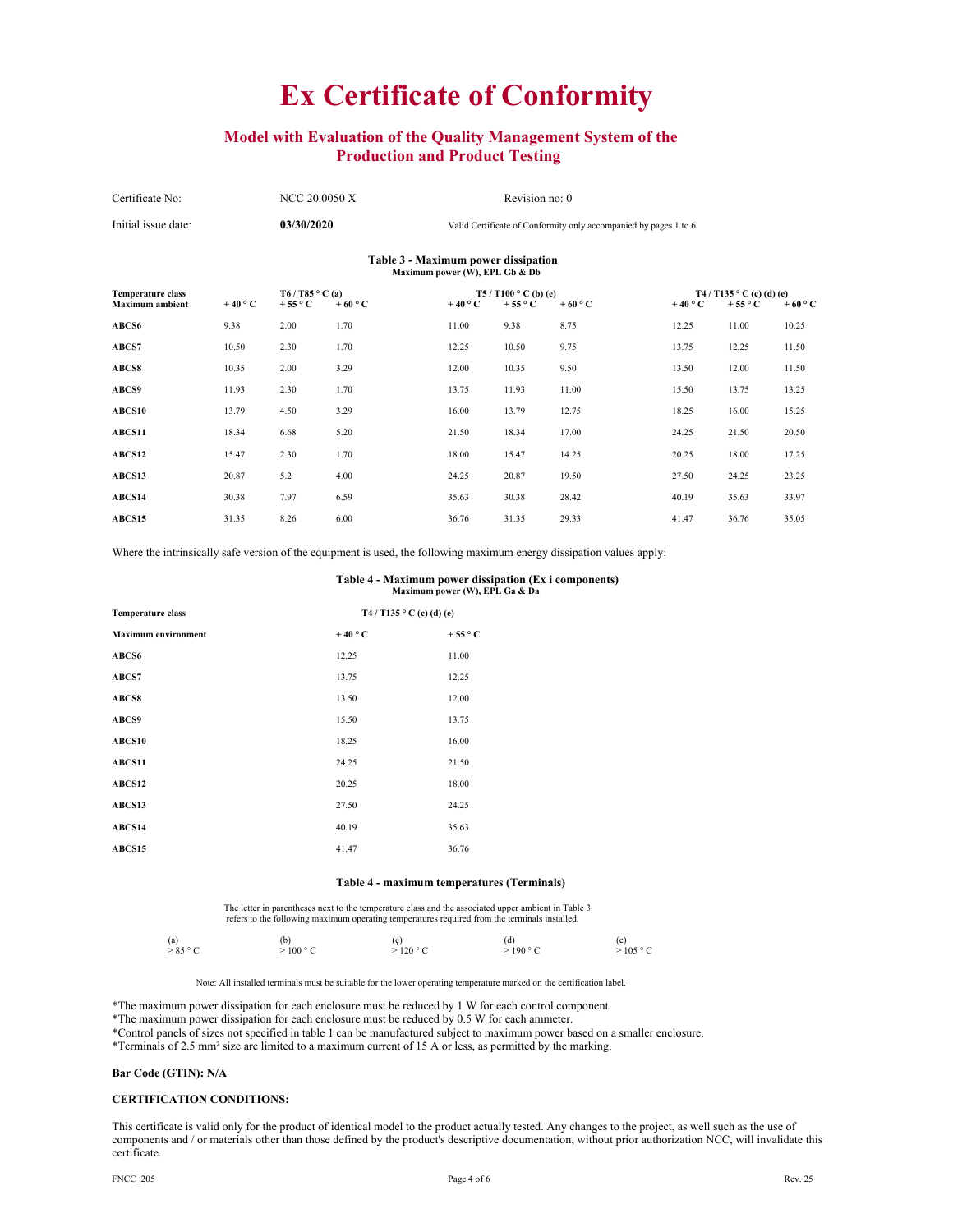## **Model with Evaluation of the Quality Management System of the Production and Product Testing**

| Certificate No:     | NCC 20.0050 X | Revision: 0                                                      |
|---------------------|---------------|------------------------------------------------------------------|
| Initial issue date: | 03/30/2020    | Valid Certificate of Conformity only accompanied by pages 1 to 6 |

The user is responsible for ensuring that the product must be installed / used according to the manufacturer's instructions and the relevant standards in electrical installations in explosive atmospheres.

The installation activities, inspection, maintenance, repair, overhaul and recovery of equipment are the responsibility of users and must be implemented in accordance with the requirements of current technical standards and manufacturer's recommendations.

As this is a certification process whose applicant is not legally established in Brazil, the user must comply with item 10.1 of the Inmetro Ordinance No. 179 of May 18, 2010, and the manufacturer is responsible for complying with item 7 of this same applicable Ordinance.

### **Manufacturing conditions:**

All manufactured equipment must pass the routine tests according to item 7.1 of ABNT NBR IEC 60079-7: 2018.

All manufactured equipment must have its total dissipated power calculated according to Annex E.2 of ABNT NBR IEC 60079-7: 2018.

The manufacturer must continuously monitor the certification status of the components associated with this equipment, and inform the OCP of any modification of devices that may affect safety for use in explosive atmosphere.

The maximum ambient temperature, the temperature class and the maximum assigned surface temperature of the equipment depend on the model and maximum energy dissipation. Therefore, the maximum ambient temperature, the temperature class and the maximum surface temperature assigned shall be marked according to the 'Maximum energy dissipation' table in the description of this certificate.

The minimum marked ambient temperature assigned to the equipment must not be less than the minimum ambient / service temperature of any previously certified part installed. All previously certified parts must be used within their ambient temperature or maximum defined service.

#### **Warning marking:**

WARNING - DO NOT OPEN WHEN AN EXPLOSIVE ATMOSPHERE IS PRESENT.

ATTENTION - POTENTIAL RISK OF ELECTROSTATIC LOAD - SEE INSTRUCTIONS

### **Specific conditions for safe use:**

The explosion-proof joints of the components must not be repaired.

Where the intrinsically safe options of the CZ0202 signal lamp module and the CZ0212 signal lamp with button module used, the power supply must be of an appropriate safety barrier with specified output parameters equal to or less than the input parameters. At an ambient temperature of 55 ° C, the temperature class of modules CZ0202 and CZ0212 with the type of protection "Ex ia" is T4.

The safety locks CZ4000-M (plastic cover) and CZ4000-4019 present a potential risk of electrostatic charge and, as such, must be installed in fixed installations to allow compliance with ABNT NBR IEC 60079-0: item 7.4.2 item (e) and item 7.4.3 item (d). Should be cleaned only with a damp cloth and isolated from any static charging method, for example near forced ventilation.

### **CONTROLLED DOCUMENTATION, PRODUCT DESCRIPTION (CONFIDENTIAL):**

|                       | <b>Table 5 - Descriptive documentation</b> |                       |                 |                       |                 |  |  |  |
|-----------------------|--------------------------------------------|-----------------------|-----------------|-----------------------|-----------------|--|--|--|
| <b>Identification</b> | <b>Revision</b>                            | <b>Identification</b> | <b>Revision</b> | <b>Identification</b> | <b>Revision</b> |  |  |  |
| ABT17737              |                                            | ABT18509              |                 | ABCS IOM (Portuguese) | 005             |  |  |  |
| ABT-0713409           |                                            | ABT-0718771           |                 | ABT-07101400          |                 |  |  |  |
| ABT30497              |                                            | ABT30498              |                 | ABT30623              |                 |  |  |  |
| ABT35304              |                                            |                       |                 |                       |                 |  |  |  |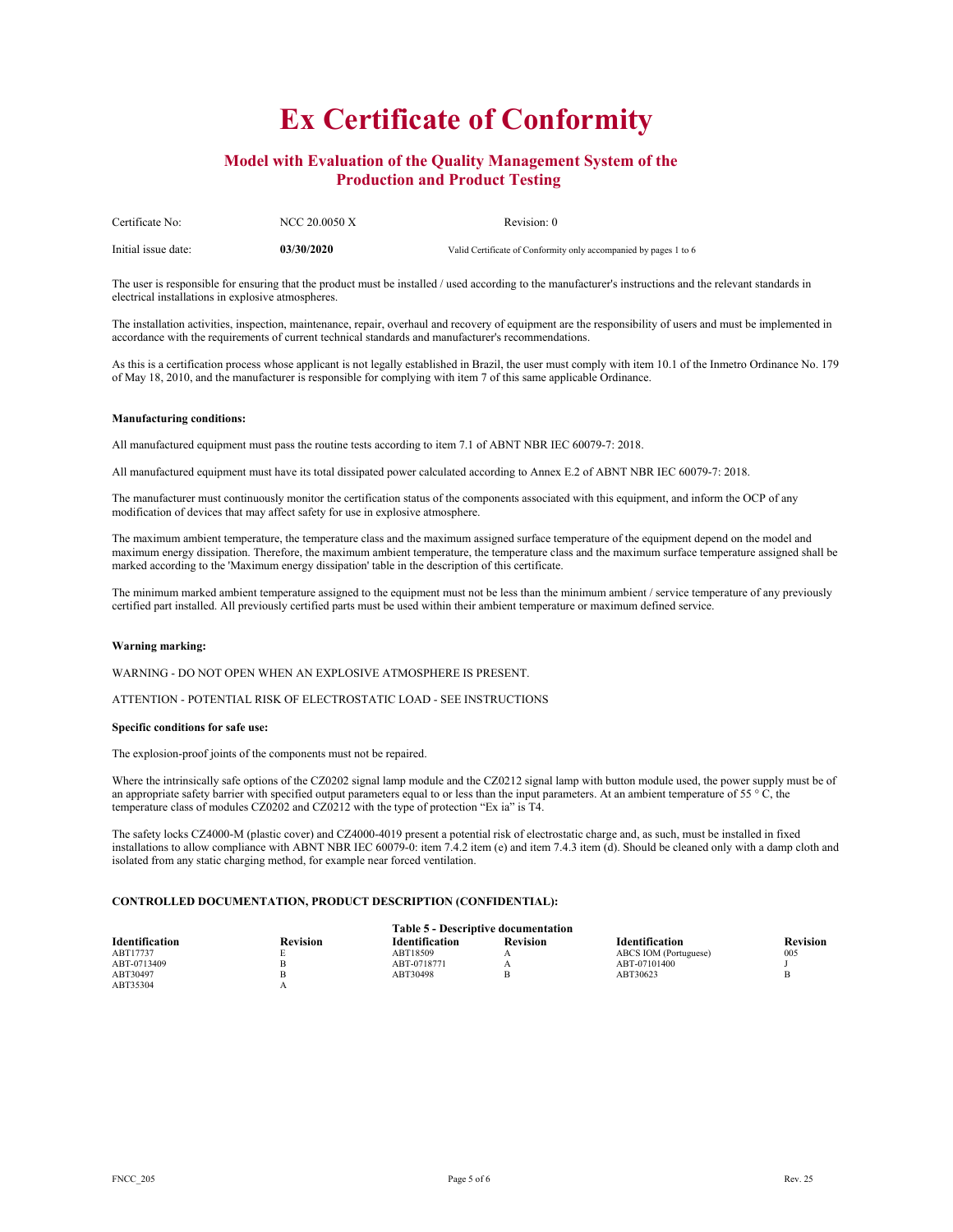## **Model with Evaluation of the Quality Management System of the Production and Product Testing**

| Certificate No:     | NCC 20.0050 X | Revision no: 0                                                   |
|---------------------|---------------|------------------------------------------------------------------|
| Initial issue date: | 03/30/2020    | Valid Certificate of Conformity only accompanied by pages 1 to 6 |

### **REGISTRATION FOR ASSESSMENT OF TECHNICAL COMPLIANCE AND DETAILS OF CERTIFICATE REVISIONS:**

|               |                    |                  | Table 6 - Certificate history                                                                                                                                                                             |                |            |
|---------------|--------------------|------------------|-----------------------------------------------------------------------------------------------------------------------------------------------------------------------------------------------------------|----------------|------------|
| <b>Review</b> | <b>Review date</b> | <b>Certified</b> | description                                                                                                                                                                                               | <b>Process</b> | <b>BPM</b> |
| $\Omega$      | 03/30/2020         | NCC 20.0050 X    | Initial issue - Transfer with revision:<br>Previously the equipment had the certificate<br>TUV 11.0323 Rev.04, issued: 11/25/2017. It was also<br>review in accordance with the certificate of reference. | 56361 / 19.2   | 575739     |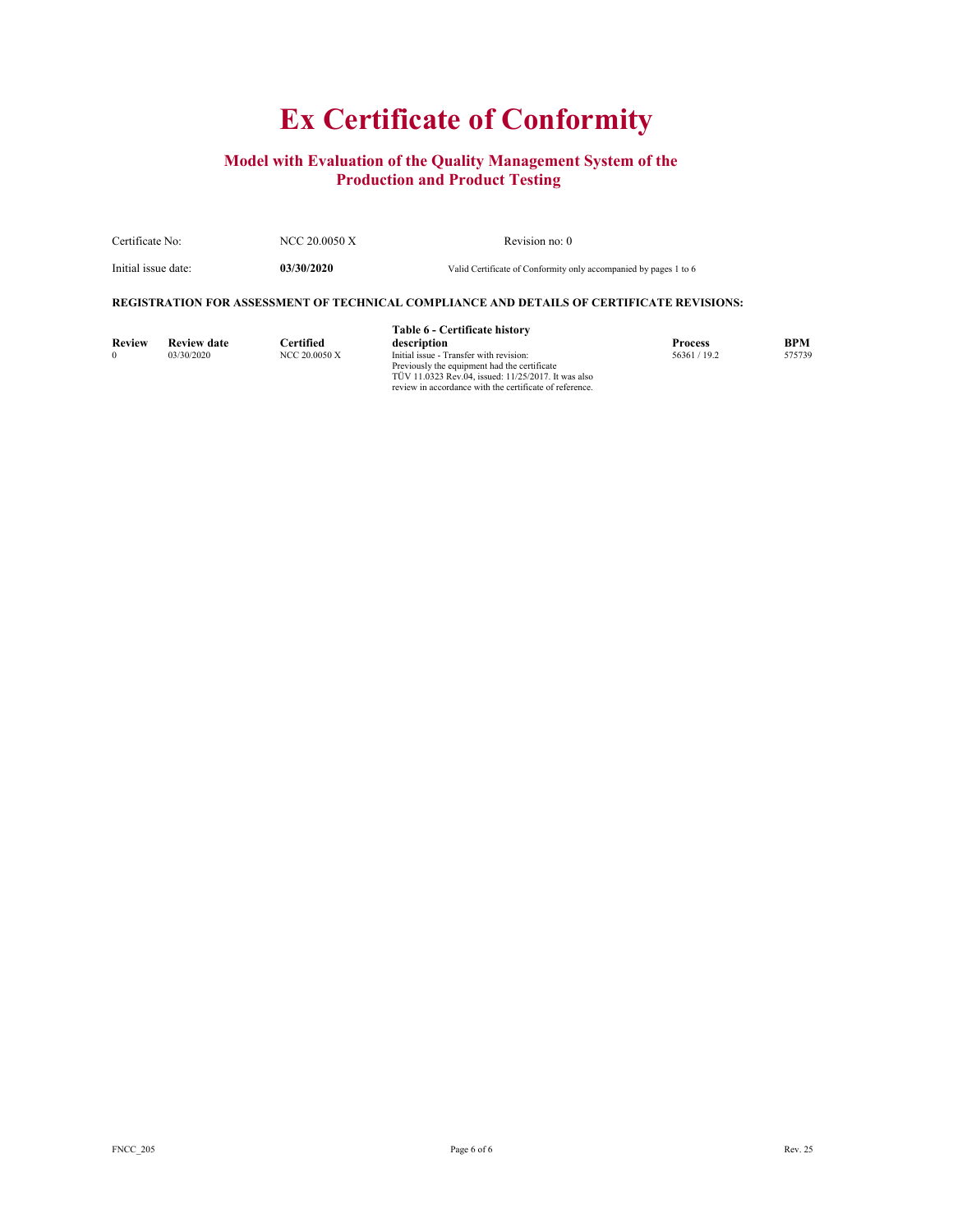

Data de emissão inicial:<br>Initial issued date:

Certificado Nº:<br>Certificate Nº:

# **Certificado de Conformidade Ex**

*Ex Certificate of Conformity*

# **Modelo com Avaliação do Sistema de Gestão da Qualidade do Processo de Produção e Ensaios no Produto** *Model with Assessment of Quality Management System of Production Process and Test on Product Certificate Nº:* NCC 20.0050 X Revisão/*issue* nº.: 0 *Initial issued date:* **30/03/2020** Certificado de Conformidade válido somente acompanhado das páginas de 1 a 6 *Certificate valid only accompanied of pages 1 through 6*

Data de validade: *Validity date:* **25/11/2020** Solicitante: *Applicant:* **A. B. Controls and Technology Inc.** 1813 Rotary Drive, Humble, TX, 77338, Estados Unidos Fabricante: *Manufacturer:* **A. B. Controls and Technology Inc.** 1813 Rotary Drive, Humble, TX, 77338, Estados Unidos Produto: *Product:* **Painel de controle, ABCS** Marca Comercial: *Trademark* N/A

> Ex eb IIC T\* Gb Ex eb mb IIC T\* Gb  $E \times dh$  ob IIC  $T^*$  Ch Ex db eb mb IIC T\* Gb Ex tb IIIC T\*°C Db Ex ia IIC T4 Ga Ex ta IIIC T135°C Da

Tipo principal de proteção: *Main type of protection:* **d, e, m, t**

Marcação: *Marking:*

> \* Consulte o campo descrição opções de marcação, classe de temperatura, temperatura maxima de serviço atribuída e faixa de temperature ambiente.

### Aprovado para emissão em conformidade com o regulamento e normas aplicáveis Organismo de Certificação:

*Approved for issue in conformity with rule and applicable standards Certification body:*

Posição:

*Position:*

Wilson Bonato Gerente Técnico *Technical Manager*

Certificado emitido conforme requisitos da avaliação da conformidade de equipamentos elétricos para atmosferas explosivas, anexo às Portarias Inmetro nº. 179 de 18 de maio de 2010, nº. 270 de 21 de junho de 2011 e nº. 89 de 23 de fevereiro de 2012

*Certificate issued in according to Brazilian requirements attached to INMETRO's Rule nº. 179 issued on May 18th, 2010, nº. 270 issued on May 21th, 2011 and nº. 89 issued on May 23th, 2012*

- 1. Este certificado somente pode ser reproduzido com todas as folhas. *This certificate may only be reproduced in full.*
- 2. Este certificado não é transferível e é de propriedade do organismo emissor. *This certificate is not transferable and remains the property of the issuing body.*
- 3. A situação e autenticidade deste certificado podem ser verificadas no website oficial do Inmetro. *The Status and authenticity of this certificate may be verified by visiting the website of the Inmetro.*
- 4. Este certificado de conformidade foi emitido por um organismo de certificação acreditado pela Cgcre Coordenação Geral de Acreditação. *This certificate of conformity was issued by a certification body accredited by Cgcre.*

| Certificado emitido por: |  |
|--------------------------|--|
| Certificate issued by:   |  |

NCC Certificações do Brasil Ltda. Acreditação Cgcre n° 0034 (16/10/2003) Av. Orosimbo Maia, nº 360, Campinas, SP, Brasil, CEP 13010-211 CNPJ nº 16.587.151/0001-28 www.ncc.com.br

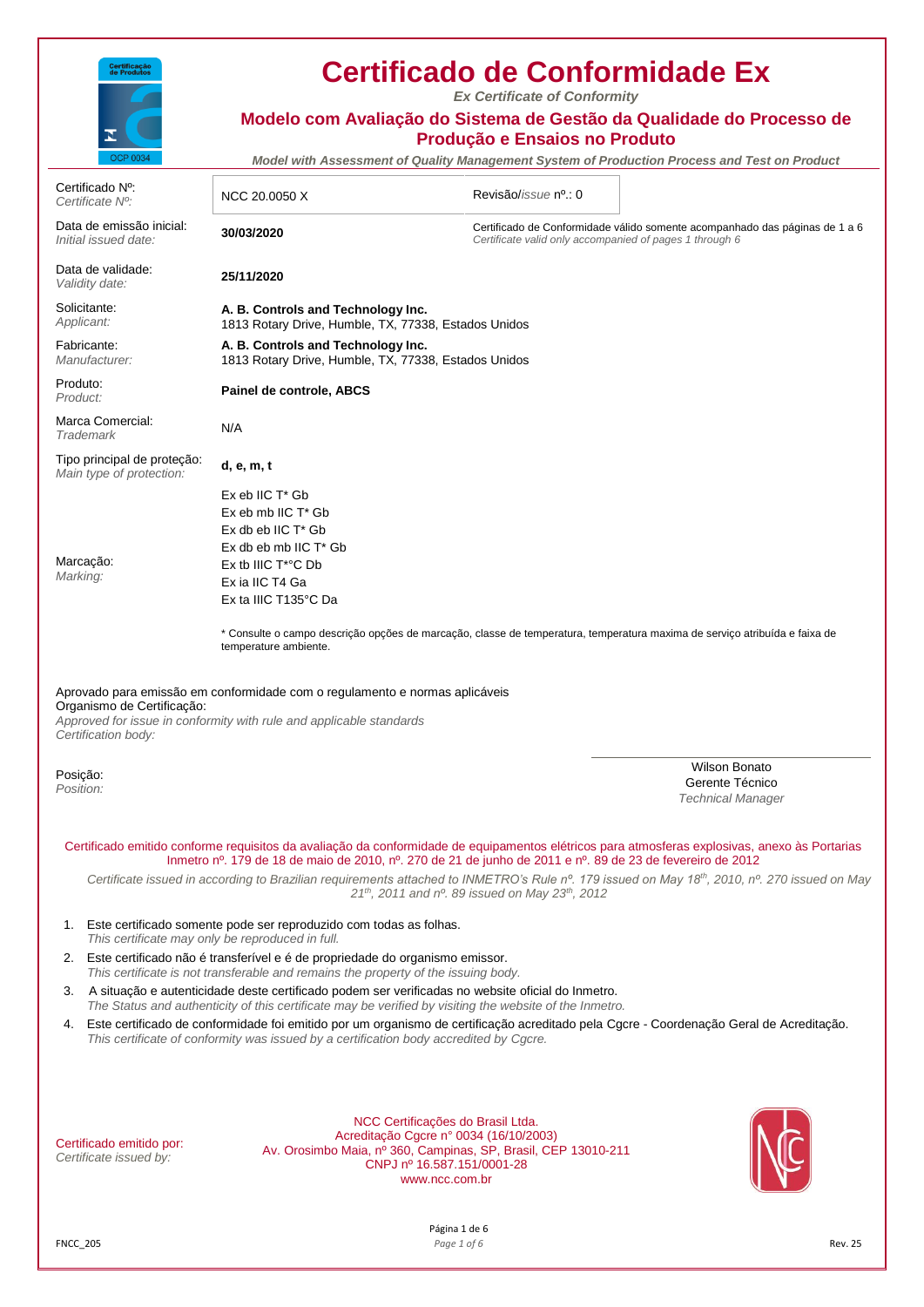

*Ex Certificate of Conformity*

**Modelo com Avaliação do Sistema de Gestão da Qualidade do Processo de Produção e Ensaios no Produto**

*Model with Assessment of Quality Management System of Production Process and Test on Product*

| Certificado N <sup>o</sup> :<br>Certificate N <sup>o</sup> : | NCC 20.0050 X | Revisão/ <i>issue</i> nº.: 0                            |                                                                             |
|--------------------------------------------------------------|---------------|---------------------------------------------------------|-----------------------------------------------------------------------------|
| Data de emissão inicial:<br>Initial issued date:             | 30/03/2020    | Certificate valid only accompanied of pages 1 through 6 | Certificado de Conformidade válido somente acompanhado das páginas de 1 a 6 |

Unidades fabris adicionais: *Additional manufacturing locations:*

# **ABTECH LTD.**

199/201 Newhall Road, Lower Don Valley, Sheffield, S9 2QJ, UK

Este certificado é emitido como uma verificação que amostras, representativas da linha de produção, foram avaliadas e ensaiadas e atenderam às normas relacionadas abaixo, e que o sistema de gestão da qualidade do fabricante, relativo aos produtos Ex cobertos por este certificado, foi avaliado e atendeu aos requisitos do Regulamento Inmetro. Este certificado é concedido sujeito às condições previstas no Regulamento Inmetro.

This certificate is issued as verification that samples, representative of production, were assessed and tested and found to comply with the *standards listed below and that the manufacturer's quality management system, relating to the Ex products covered by this certificate, was assessed and found to comply with the Inmetro Regulation. This certificate is granted subject to the conditions as set out in Inmetro Rules.*

### **NORMAS:**

*STANDARDS:*

O produto e quaisquer variações aceitáveis para ele especificados na relação deste certificado e documentos mencionados atendem às seguintes normas:

*The product and any acceptable variations to it specified in the schedule of this certificate and the identified documents, was found to comply with following standards:*

| <b>ABNT NBR IEC 60079-0:2013</b><br>Versão corrigida em 2016 | Atmosferas Explosivas - Parte 0: Equipamentos - Requisitos gerais.                                      |
|--------------------------------------------------------------|---------------------------------------------------------------------------------------------------------|
| ABNT NBR IEC 60079-1:2016                                    | Atmosferas Explosivas – Parte 1: Proteção de equipamento por invólucro à prova de explosão "d".         |
| ABNT NBR IEC 60079-11:2013<br>Versão corrigida em 2017       | Atmosferas Explosivas – Parte 11: Proteção de equipamento por segurança intrínseca "i".                 |
| ABNT NBR IEC 60079-7:2018                                    | Atmosferas Explosivas – Parte 7: Proteção de equipamentos por segurança aumentada "e"                   |
| ABNT NBR IEC 60079-18:2016                                   | Atmosferas Explosivas – Parte 18: Proteção de equipamento por encapsulamento "m".                       |
| ABNT NBR IEC 60079-31:2014                                   | Atmosferas Explosivas – Parte 31: Proteção de equipamentos contra ignição de poeira por invólucros "t". |
|                                                              |                                                                                                         |

As normas relacionadas não se referem aos equipamentos e componentes Ex certificados e utilizados na montagem completa. Este certificado **não** indica conformidade com outros requisitos de segurança e desempenho elétrico além daqueles expressamente incluídos nas normas relacionadas acima.

*The standards listed does not refer to the certified Ex equipment and components used in the whole assembly.*

*This certificate does not indicate compliance with electrical safety and performance requirements other than those expressly included in the standards above listed.*

## **RELATÓRIOS DE ENSAIO E AVALIAÇÃO:**

*TEST AND ASSESSMENT REPORTS:*

Amostras do(s) produto(s) relacionado(s) passaram com sucesso nas avaliações e ensaios registrados em: *Samples of the product(s) listed have successfully met the examination and test requirements as recorded in:*

### **Relatório(s) de ensaio**:

*Test report(s)*:

| RS1A16822A (Sira – 12/2007)           | R51A16822B (Sira - 12/2007)             | R51A17883A (Sira – 02/2008) |
|---------------------------------------|-----------------------------------------|-----------------------------|
| R51A18802A (Sira - 09/2008)           | R51A19903A (Sira – 03/2009)             | RS1A18939A (Sira – 02/2009) |
| GB/CML/ExTR16.0088/00 (CML - 07/2016) | GB/CML/ExTR19.0066/00 (CML- 12/04/2019) |                             |

## **Relatório de auditoria / Relatório de Avaliação da Qualidade**:

*Audit report / Quality Assessment Report*:

Data da auditoria: 12/09/2018 (EUA) Data da auditoria: 16/03/2020 (Reino Unido)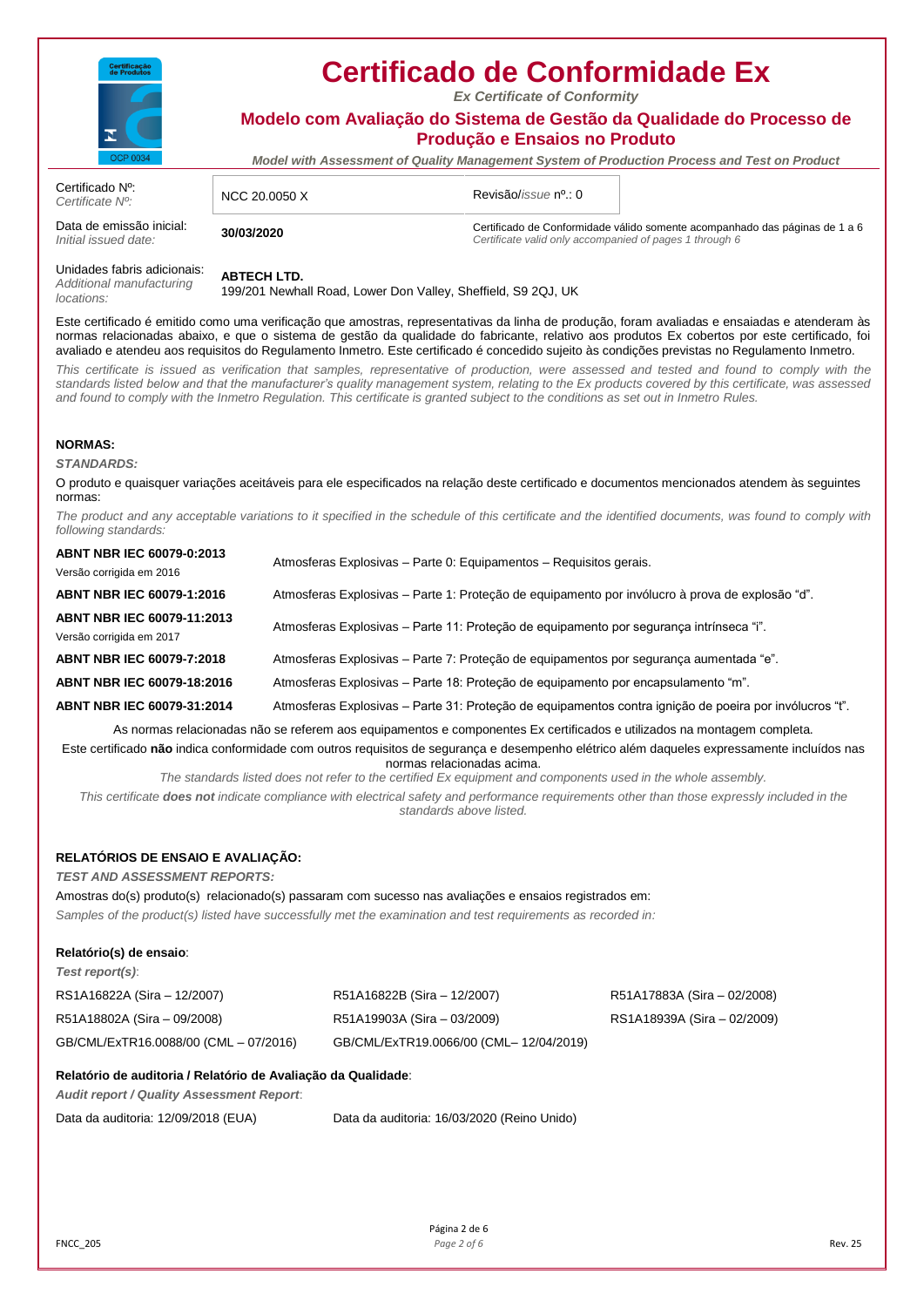

*Ex Certificate of Conformity*

**Modelo com Avaliação do Sistema de Gestão da Qualidade do Processo de Produção e Ensaios no Produto**

*Model with Assessment of Quality Management System of Production Process and Test on Product*

Certificado Nº:<br>Certificate Nº:

*Certificate Nº:* NCC 20.0050 X Revisão/*issue* nº.: 0

Data de emissão inicial:<br>Initial issued date: *Initial issued date:* **30/03/2020** Certificado de Conformidade válido somente acompanhado das páginas de 1 a 6 *Certificate valid only accompanied of pages 1 through 6*

## **DESCRIÇÃO:**

*DESCRIPTION:*

Produtos e sistemas abrangidos por este certificado são como segue: *Products and systems covered by this certificate are as follows:*

A linha de painéis de controle ABCS utiliza um involucro de terminal ABTECH BPG não metálico previamente certificado. Os invólucros são fabricados com uma base de resina de poliéster e são equipados com uma disposição de dispositivos de controle adequadamente certificados, como amperímetros, interruptores, lâmpadas de sinalização e terminais. Os involucro podem ser equipados opcionalmente com uma janela.

| Tabela / Table 1 – Faixa de estações de controlo ABCS (dimensões): |     |     |     |     |     |     |     |     |     |     |
|--------------------------------------------------------------------|-----|-----|-----|-----|-----|-----|-----|-----|-----|-----|
| <b>Ref. ABCS</b>                                                   | 6   |     | 8   | 9   | 10  | 11  | 12  | 13  | 14  | 15  |
| Comprimento<br>(mm)                                                | 122 | 220 | 160 | 260 | 360 | 560 | 255 | 400 | 600 | 400 |
| Largura (mm)                                                       | 120 | 120 | 160 | 160 | 160 | 160 | 250 | 250 | 250 | 405 |
| Altura (mm)                                                        | 90  | 90  | 90  | 90  | 90  | 90  | 120 | 120 | 120 | 120 |

As painéis de controle ABCS podem ser equipadas com os seguintes instrumentos de controle e dispositivos de controle em qualquer combinação, desde que não excedam os valores de dissipação de energia especificados.

| <b>Componentes</b>                                                | Marcação                      | Faixa de temperatura                                                                                                                       |
|-------------------------------------------------------------------|-------------------------------|--------------------------------------------------------------------------------------------------------------------------------------------|
|                                                                   | Ex eb IIC Gb                  |                                                                                                                                            |
| Cabecote de operação da série CZ4000                              | Ex tb IIIC Db                 | $(-55 °C \leq T_{amb} \leq +65 °C)$                                                                                                        |
| Módulo de comutação da série CZ0201                               | Ex db eb IIC Gb               | (- 40 °C ≤ T <sub>amb</sub> ≤ + 60 °C) – Tipo L                                                                                            |
|                                                                   |                               | (- 55 °C ≤ T <sub>amb</sub> ≤ + 60 °C) – Tipo H                                                                                            |
| Módulo da lâmpada de sinal CZ0202 -**1* / **3* / **4*             | Ex db eb IIC Gb               | (- 40 °C ≤ T <sub>amb</sub> ≤ + 60 °C) – Tipo L                                                                                            |
|                                                                   |                               | (- 55 °C ≤ T <sub>amb</sub> ≤ + 60 °C) – Tipo H                                                                                            |
| Módulo de lâmpada de sinal CZ0202 - **2*                          | Ex db eb IIC Gb               | $-40$ °C $\leq$ T <sub>amb</sub> $\leq$ + 60 °C) – Tipo L                                                                                  |
|                                                                   |                               | $55 °C \leq T_{amb} \leq +60 °C$ – Tipo H                                                                                                  |
| Módulo de lâmpada de sinal CZ0202 - ** 0H                         | Ex ia IIC Ga                  | $(-55 °C \leq T_{amb} \leq +55 °C)$                                                                                                        |
| Módulos de controle CZ0203                                        | Ex db eb IIC Gb               | (- 40 °C ≤ T <sub>amb</sub> ≤ + 60 °C) – Tipo L                                                                                            |
|                                                                   |                               | $-55 °C \leq T_{amb} \leq +60 °C$ ) - Tipo H                                                                                               |
|                                                                   |                               | (- 40 °C ≤ T <sub>amb</sub> ≤ + 60 °C) – Tipo L                                                                                            |
| Lâmpada de sinal com módulo de botão CZ0212-**1* / **3* / **4*    | Ex db eb IIC Gb               | (- 55 °C ≤ T <sub>amb</sub> ≤ + 60 °C) – Tipo H                                                                                            |
| Lâmpada de sinal com módulo de botão CZ0212 -** 0H                | Ex ia IIC Ga                  | (- 55 °C ≤ T <sub>amb</sub> ≤ + 55 °C)                                                                                                     |
| Módulo Amperímetro CZ0205- A/                                     | Ex e IIC Gb                   | $(-40 °C \leq T_{\text{servico}} \leq +95 °C)$                                                                                             |
| Amperímetro CZ0205-_mA/_ e Módulo de voltímetro CZ0205-_V/_       | Ex e mb IIC Gb                | $(-40 °C \leq T_{\text{servico}} \leq +95 °C)$                                                                                             |
| Adaptadores para dispositivos de controle e sinalização 07-3323-1 | Ex eb IIC Gb<br>Ex tb IIIC Db | $(-55 °C \leq T_{\text{servico}} \leq +70 °C)$                                                                                             |
| Módulo de circuito e chave de controle 07-33                      | Ex db eb IIC Gb               | $(-55 °C \leq T_{amb} \leq +40 °C) - 16 A$<br>$(-55 °C \leq T_{amb} \leq +60 °C) - 11 A$<br>$(-55 °C \leq T_{\text{servico}} \leq +85 °C)$ |
| Módulo indicador iluminado 07-335 e botão iluminado 07-336        | Ex db eb IIC Gb               | $(-55 °C \leq T_{amb} \leq +50 °C)$<br>$(-55 °C \leq T_{amb} \leq +60 °C)$ *<br>* se a tensão operacional for<br>inferior a 26,4 V.        |
| Módulo de comutação QX0201                                        | Ex de IIC Gb<br>Ex tD A21     | $(-55 °C \leq T_{amb} \leq +60 °C)$                                                                                                        |
| Módulo da lâmpada de sinal QX0202                                 | Ex de IIC Gb<br>Ex tD A21     | $(-55 °C \leq T_{amb} \leq +60 °C)$                                                                                                        |
| Lâmpada de sinal com módulo de botão QX0212                       | Ex de IIC Gb<br>Ex tD A21     | $(-55 °C \leq T_{amb} \leq +60 °C)$                                                                                                        |
| Módulo Amperímetro QX0205                                         | Ex e IIC Gb<br>Ex tD A21      | $(-55 °C \leq T_{amb} \leq +60 °C)$                                                                                                        |

### **Tabela /** *Table* **2 – Componentes que podem ser montados**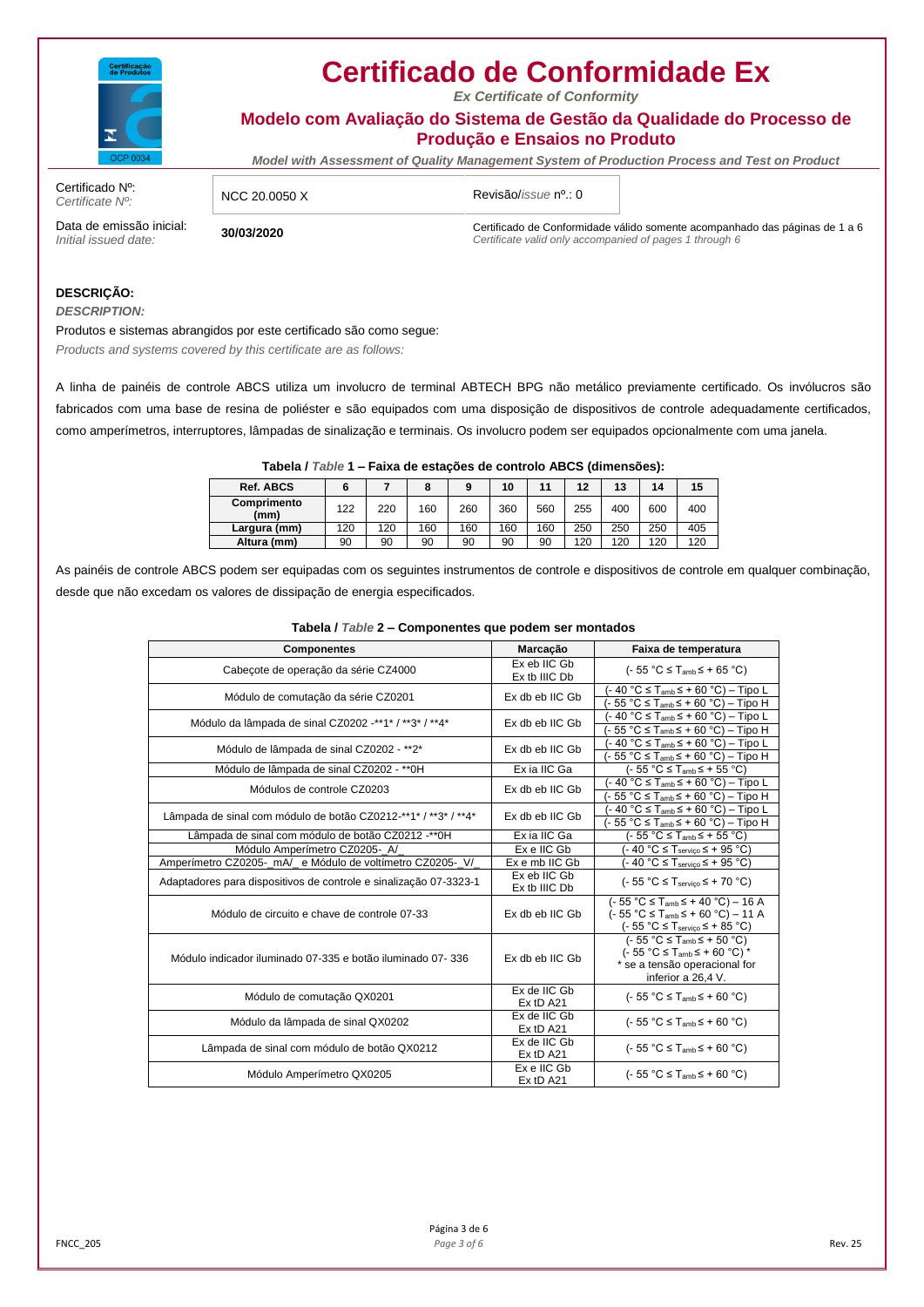

*Ex Certificate of Conformity*

**Modelo com Avaliação do Sistema de Gestão da Qualidade do Processo de Produção e Ensaios no Produto**

*Model with Assessment of Quality Management System of Production Process and Test on Product*

Certificado Nº:<br>Certificate Nº:

*Certificate Nº:* NCC 20.0050 X Revisão/*issue* nº.: 0

Data de emissão inicial:<br>Initial issued date:

*Initial issued date:* **30/03/2020** Certificado de Conformidade válido somente acompanhado das páginas de 1 a 6 *Certificate valid only accompanied of pages 1 through 6*

**Tabela /** *Table* **3 – Dissipação de potência máxima**

| Potência máxima (W), EPL Gb & Db |          |              |          |          |                   |          |                       |          |          |
|----------------------------------|----------|--------------|----------|----------|-------------------|----------|-----------------------|----------|----------|
| Classe de temperatura            |          | T6/T85°C (a) |          |          | T5/T100°C (b) (e) |          | T4/T135°C (c) (d) (e) |          |          |
| Máxima ambiente                  | $+40 °C$ | $+55 °C$     | $+60 °C$ | $+40 °C$ | $+55 °C$          | $+60 °C$ | $+40 °C$              | $+55 °C$ | $+60 °C$ |
| ABCS6                            | 9.38     | 2.00         | 1.70     | 11.00    | 9.38              | 8.75     | 12.25                 | 11.00    | 10.25    |
| ABCS7                            | 10.50    | 2.30         | 1.70     | 12.25    | 10.50             | 9.75     | 13.75                 | 12.25    | 11.50    |
| ABCS8                            | 10.35    | 2.00         | 3.29     | 12.00    | 10.35             | 9.50     | 13.50                 | 12.00    | 11.50    |
| ABCS9                            | 11.93    | 2.30         | 1.70     | 13.75    | 11.93             | 11.00    | 15.50                 | 13.75    | 13.25    |
| ABCS10                           | 13.79    | 4.50         | 3.29     | 16.00    | 13.79             | 12.75    | 18.25                 | 16.00    | 15.25    |
| ABCS11                           | 18.34    | 6.68         | 5.20     | 21.50    | 18.34             | 17.00    | 24.25                 | 21.50    | 20.50    |
| ABCS <sub>12</sub>               | 15.47    | 2.30         | 1.70     | 18.00    | 15.47             | 14.25    | 20.25                 | 18.00    | 17.25    |
| ABCS <sub>13</sub>               | 20.87    | 5.2          | 4.00     | 24.25    | 20.87             | 19.50    | 27.50                 | 24.25    | 23.25    |
| ABCS <sub>14</sub>               | 30.38    | 7.97         | 6.59     | 35.63    | 30.38             | 28.42    | 40.19                 | 35.63    | 33.97    |
| ABCS15                           | 31.35    | 8.26         | 6.00     | 36.76    | 31.35             | 29.33    | 41.47                 | 36.76    | 35.05    |

Onde a versão intrinsecamente segura do equipamento é utilizada, os seguintes valores máximos de dissipação de energia se aplicam:

**Tabela /** *Table* **4 – Dissipação de potência máxima (Componentes Ex i)**

| Potência máxima (W), EPL Ga & Da               |                      |       |  |  |  |
|------------------------------------------------|----------------------|-------|--|--|--|
| T4/T135°C (c) (d) (e)<br>Classe de temperatura |                      |       |  |  |  |
| Máxima ambiente                                | $+40 °C$<br>$+55 °C$ |       |  |  |  |
| ABCS6                                          | 12.25                | 11.00 |  |  |  |
| ABCS7                                          | 13.75                | 12.25 |  |  |  |
| ABCS8                                          | 13.50                | 12.00 |  |  |  |
| ABCS9                                          | 15.50                | 13.75 |  |  |  |
| ABCS <sub>10</sub>                             | 18.25                | 16.00 |  |  |  |
| ABCS <sub>11</sub>                             | 24.25                | 21.50 |  |  |  |
| ABCS <sub>12</sub>                             | 20.25                | 18.00 |  |  |  |
| ABCS <sub>13</sub>                             | 27.50                | 24.25 |  |  |  |
| ABCS14                                         | 40.19                | 35.63 |  |  |  |
| ABCS15                                         | 41.47                | 36.76 |  |  |  |

**Tabela /** *Table* **4 – temperaturas máximas (Terminais)**

| A letra entre parênteses ao lado da classe de temperatura e o ambiente superior associado na<br>tabela 3 refere-se às seguintes temperaturas máximas de operação exigidas dos terminais<br>instalados. |  |  |  |  |  |  |  |
|--------------------------------------------------------------------------------------------------------------------------------------------------------------------------------------------------------|--|--|--|--|--|--|--|
| (a)<br>(b)<br>(d)<br>(e)<br>(c)                                                                                                                                                                        |  |  |  |  |  |  |  |
| $\geq$ 120 °C<br>$\geq$ 190 °C<br>$\geq 100$ °C<br>$\geq 105$ °C<br>$\geq 85$ °C                                                                                                                       |  |  |  |  |  |  |  |
| Nota: Todos os terminais instalados devem ser adequados para a temperatura operacional mais<br>baixa marcada na etiqueta de certificação.                                                              |  |  |  |  |  |  |  |

- A dissipação de energia máxima para cada involucro deve ser reduzida em 1 W para cada componente de controle.
- A dissipação máxima de energia para cada involucro deve ser reduzida em 0,5 W para cada amperímetro.
- Os painéis de controle de tamanhos não especificados na tabela 1 podem ser fabricadas sujeitas à potência máxima baseada em um invólucro menor.
- Os terminais de tamanho de 2,5 mm² são limitados a uma corrente máxima de 15 A ou menos, conforme permitido pela marcação.

### **Código de Barras (GTIN):**

N/A

## **CONDIÇÕES DE CERTIFICAÇÃO:**

*CONDITIONS OF CERTIFICATION:*

Este certificado é válido apenas para o produto de modelo idêntico ao produto efetivamente ensaiado. Quaisquer modificações no projeto, bem como a utilização de componentes e/ou materiais diferentes daqueles definidos pela documentação descritiva do produto, sem a prévia autorização da NCC, invalidarão este certificado.

*This certificate is valid only for the model of product identical to effectively tested. Any changes in the project, and the use of components and / or materials different from those defined by the descriptive documentation of the product, without the prior permission of the NCC, will invalidate this certificate.*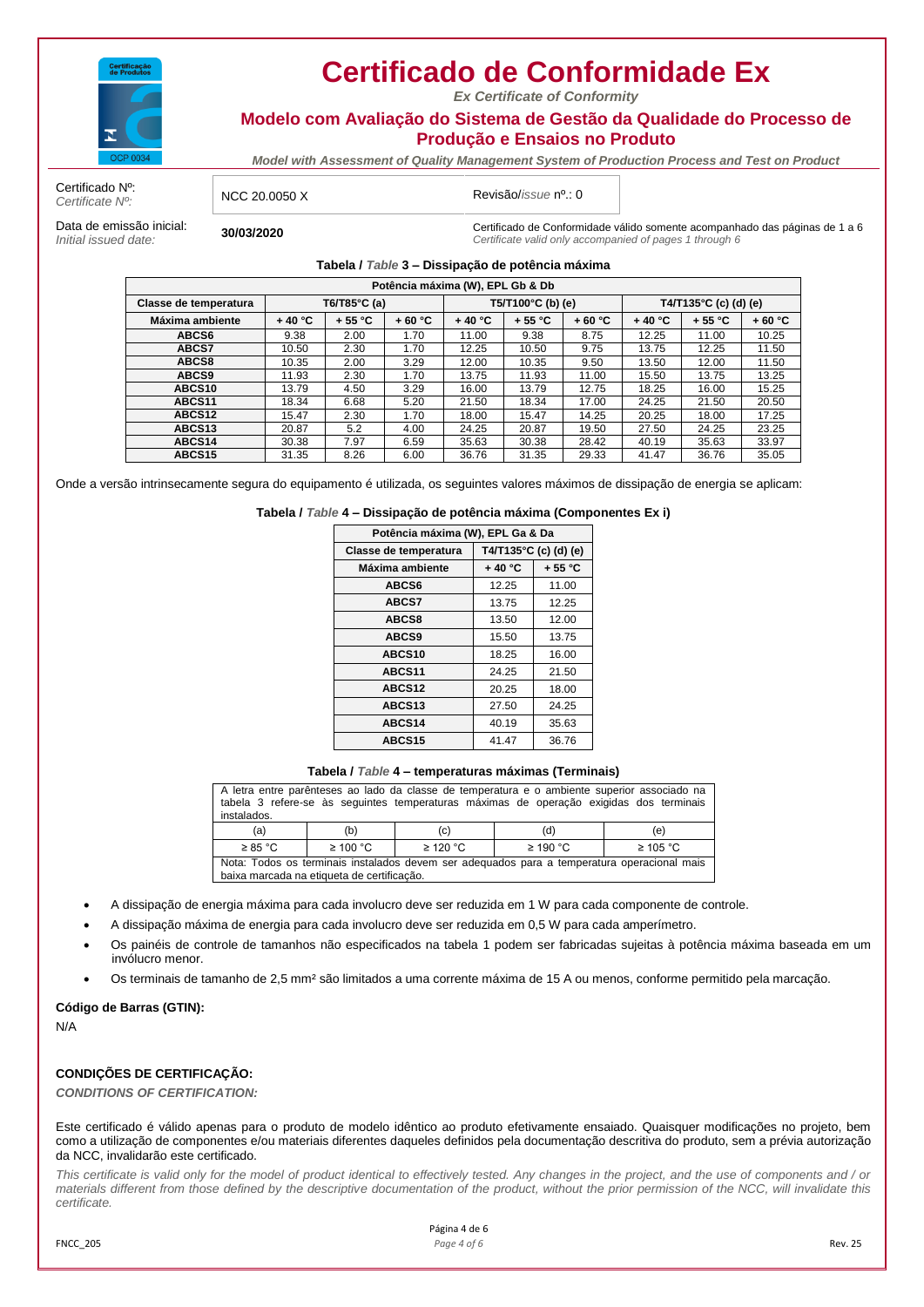

*Ex Certificate of Conformity*

**Modelo com Avaliação do Sistema de Gestão da Qualidade do Processo de Produção e Ensaios no Produto**

*Model with Assessment of Quality Management System of Production Process and Test on Product*

| Certificado N <sup>o</sup> :<br>Certificate N <sup>o</sup> : | NCC 20.0050 X | Revisão/ <i>issue</i> nº.: 0 |                                                                                                                                        |  |
|--------------------------------------------------------------|---------------|------------------------------|----------------------------------------------------------------------------------------------------------------------------------------|--|
| Data de emissão inicial:<br>Initial issued date:             | 30/03/2020    |                              | Certificado de Conformidade válido somente acompanhado das páginas de 1 a 6<br>Certificate valid only accompanied of pages 1 through 6 |  |

O usuário tem responsabilidade de assegurar que o produto será instalado/utilizado em atendimento às instruções do fabricante e às normas pertinentes em instalações elétricas em atmosferas explosivas.

The user is responsible for ensuring that the product must be installed / used according the manufacturer's instructions and the relevant standards in *electrical installations in explosive atmospheres.*

As atividades de instalação, inspeção, manutenção, reparo, revisão e recuperação dos equipamentos são de responsabilidade dos usuários e devem ser executadas de acordo com os requisitos das normas técnicas vigentes e com recomendações do fabricante.

*The installation activities, inspection, maintenance, repair, overhaul and recovery of equipment are the responsibility of users and must be implemented in accordance with the requirements of current technical standards and manufacturer's recommendations.*

Por se tratar de um processo de certificação cujo solicitante não é estabelecido legalmente no Brasil, o usuário deverá atender ao item 10.1 da Portaria Inmetro nº 179 de 18 de maio de 2010, e o fabricante é responsável pelo atendimento ao item 7 desta mesma Portaria aplicável.

*This certification process is related to applicant who is not legally established in Brazil, the user must comply with item 10.1 of Inmetro Regulation No. 179 (May 18th,2010), and the manufacturer is responsible for compliance with item 7 of this same applicable Regulation.* 

### **Condições de fabricação:**

*Conditions of manufacturing:*

Todos os equipamentos fabricados devem passar pelos ensaios de rotina conforme item 7.1 da ABNT NBR IEC 60079-7:2018.

Todos os equipamentos fabricados devem ter sua potência dissipada total calculada conforme anexo E.2 da ABNT NBR IEC 60079-7:2018.

O fabricante deve monitorar continuamente o status da certificação dos componentes associados a este equipamento, e informar ao OCP qualquer modificação dos dispositivos que possam afetar a segurança para uso atmosfera explosiva.

A temperatura ambiente máxima, a classe de temperatura e a temperatura máxima de superfície atribuída do equipamento dependem do modelo e da dissipação máxima de energia. Portanto, a temperatura ambiente máxima, a classe de temperatura e a temperatura máxima da superfície atribuída devem ser marcadas de acordo com a tabela 'Dissipação máxima de energia' na descrição deste certificado.

A temperatura ambiente mínima marcada atribuída ao equipamento não deve ser inferior à temperatura ambiente / de serviço mínima de qualquer peça previamente certificada instalada. Todas as peças previamente certificadas devem ser usadas dentro de sua temperatura ambiente ou de serviço máxima definida.

### **Marcação de advertência:**

*Warning marking:*

ATENÇÃO – NÃO ABRA QUANDO UMA ATMOSFERA EXPLOSIVA ESTIVER PRESENTE. ATENÇÃO – RISCO POTENCIAL DE CARGA ELETROSTÁTICA – VER INSTRUÇÕES

### **Condições específicas de utilização segura:**

*Specific conditions for safe use:*

As juntas à prova de explosão dos componentes não devem ser reparadas.

Onde as opções intrinsecamente seguras do módulo de lâmpada de sinalização CZ0202 e lâmpada de sinalização CZ0212 com módulo de botão são utilizadas, a fonte de alimentação deve ser de uma barreira de segurança apropriada com parâmetros de saída especificados iguais a ou menor que os parâmetros de entrada. Em uma temperatura ambiente de 55 °C, a classe de temperatura dos módulos CZ0202 e CZ0212 com o tipo de proteção "Ex ia" é T4.

As travas de segurança CZ4000-M (janela de vidro) e CZ4000-4019 apresentam um risco potencial de carga eletrostática e, como tal, devem ser instaladas em instalações fixas para permitir a conformidade com a ABNT NBR IEC 60079-0: item 7.4.2 alínea (e) e item 7.4.3 alínea (d). Devem ser limpos apenas com um pano úmido e isolados de qualquer método de carregamento estático, por exemplo perto do ventilação forçada.

### **DOCUMENTAÇÃO CONTROLADA, DESCRITIVA DO PRODUTO (CONFIDENCIAL):**

*DESCRIPTIVE CONTROLLED DOCUMENTS OF THE PRODUCT (CONFIDENTIAL):*

| <b>Identificação</b><br><b>Identification</b> | Revisão<br><b>Issue</b> |
|-----------------------------------------------|-------------------------|
| 17737                                         |                         |
| ABT-0713409                                   |                         |
| ABT30497                                      |                         |
| ABT35304                                      |                         |

## **Tabela /** *Table* **5 – Documentação descritiva**

| dentificacão<br>dentification | Revisão<br>Issue | Identificacão<br><b>Identification</b> | Revisão<br><i><u><b>Issue</b></u></i> | <b>Identificacão</b><br><b>Identification</b> | Revisão<br><i><u><b>Issue</b></u></i> |
|-------------------------------|------------------|----------------------------------------|---------------------------------------|-----------------------------------------------|---------------------------------------|
| 17737                         |                  | 18509                                  |                                       | ABCS IOM (Portuguese)                         | 005                                   |
| ABT-0713409                   |                  | ABT-0718771                            |                                       | ABT-07101400                                  |                                       |
| ABT30497                      |                  | ABT30498                               |                                       | ABT30623                                      |                                       |
| ADT0F00A                      |                  |                                        |                                       |                                               |                                       |